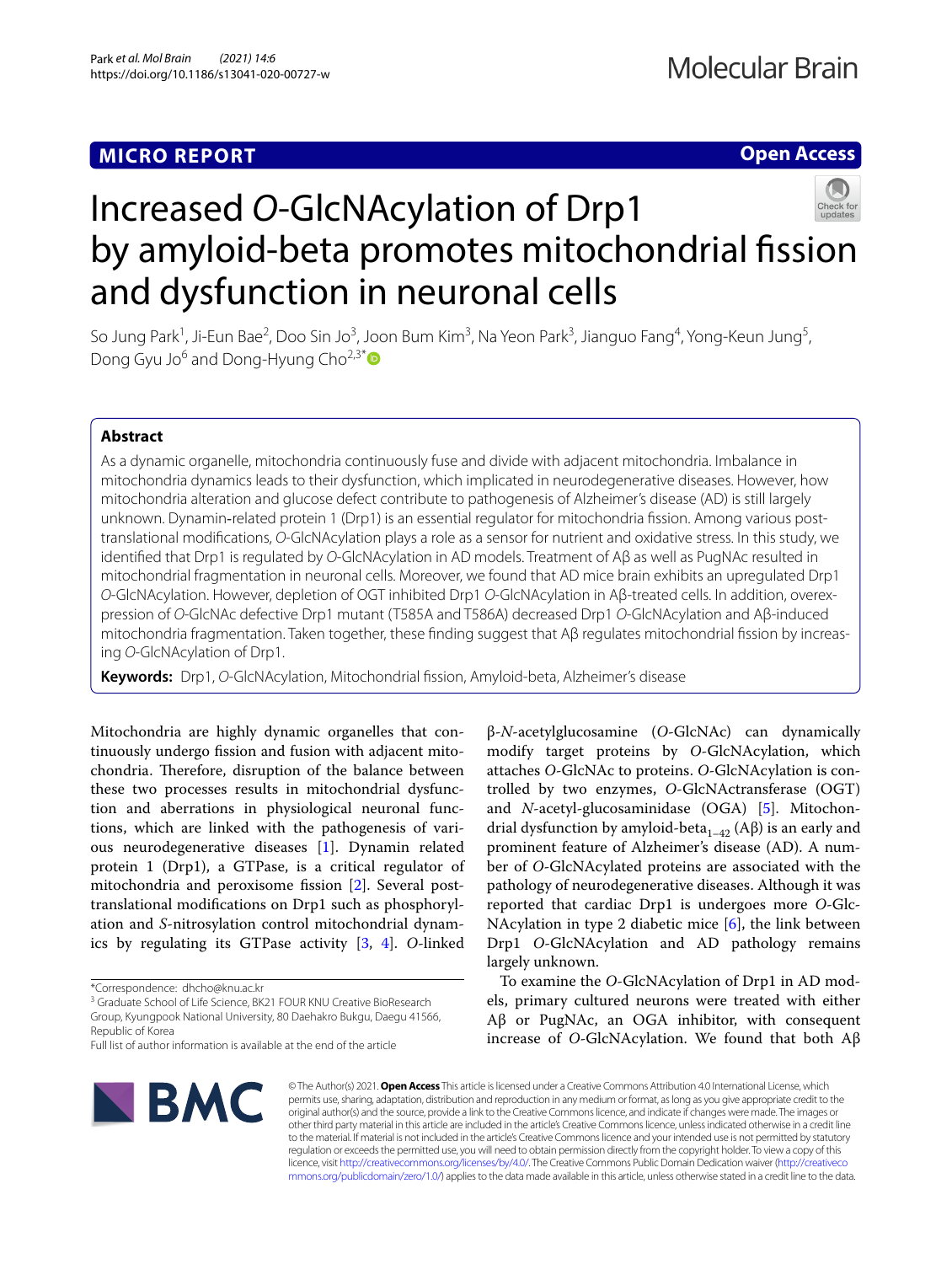and PugNAc treatment induced mitochondrial fragmentation in primary cultured neurons, suggesting that *O*-GlcNAcylation infuenced mitochondria fragmentation (Fig. [1a](#page-1-0)). As WGA-conjugated-agarose beads bind to *O-*GlcNAc-modifed proteins [\[7](#page-2-6)], we employed a WGA antibody-conjugated agarose beads to confrm whether Drp1 is target for *O*-GlcNAcylation in Aβ-treated cells. As shown Fig. [1b](#page-1-0), c, notably, Aβ treatment strongly promoted *O*-GlcNAcylation of Drp1 in both SH-SY5Y neuroblastoma cells and primary cultured neurons (Fig. [1](#page-1-0)b, c). As mitochondrial fssion is increased in AD brain, we wondered whether the level of Drp1 *O*-GlcNAcylation is enhanced in the brain tissues of mice AD model ( $5 \times$  FAD transgenic mice) that overexpress human APP and PSEN1 transgenes with a total of fve AD-linked mutations [[8](#page-2-7)]. Previously, it was reported that *O*-GlcNAcylation of nicastrin is elevated in brain of  $5 \times$  FAD mice [\[9](#page-2-8)]. Consistently, we found that Drp1 *O*-GlcNAcylation and nicastrin are upregulated in  $5 \times FAD$  mice brain compared to that of wild type mice brain (Fig. [1d](#page-1-0)).

To further investigate how Aβ regulates Drp1 *O*-Glc-NAcylation, we examined the role of OGT, which attach *O*-GlcNAc to target protein in SH-SY5Y cells. As expected, depletion of OGT by RNA interference reduced Drp1 *O*-GlcNAcylation in Aβ-treated cells (Fig. [1](#page-1-0)e). We then confrmed the possibility of an interaction between OGT and Drp1. SH-SY5Y cells overexpressing GFP-tagged Drp1 and Flag-tagged-OGT were prepared. An immunoprecipitation assay showed that Drp1 interacts with OGT and that interaction was much more enhanced by Aβ exposure compared with that of control cells (Fig. [1](#page-1-0)f). Previously, Gawlowski et al. suggested that the residues Thr-585 and Thr-586 on Drp1 are putative targets for *O*-GlcNAc [[6\]](#page-2-5). To confrm the presence of Drp1 *O*-GlcNAcylation residue, we generated an *O*-GlcNAc-defective Drp1 mutant (T585A and T586A/ Drp1 TA). SH-SY5Y cells expressing GFP fused wild type Drp1 or GFP-fused Drp1 TA were analyzed by immunoprecipitation assay. According to the previous results, *O*-GlcNAcylation of Drp1 was did not occur in the Drp1 TA mutant in Aβ-treated cells (Fig. [1](#page-1-0)g). To clarify the efect of *O*-GlcNAcylation on Drp1 activity, we monitored mitochondrial morphology in Aβ-treated cells. As

shown in Fig. [1](#page-1-0)h, ectopic expression of Drp1 promoted



<span id="page-1-0"></span>control (Con), Aβ (10 µM), or PugNAc (100 µM). Mitochondria were stained with mitotracker-Red. The mean mitochondrial length was determined from images of multiple cells obtained by microscopy. The bar graph indicates means±SEM. \**p*<0.01. The scale bar indicates 10 µm. **b** Drp1 *O*-GlcNAcylation in response to either Aβ (10 µM) or PugNAc (100 µM) in SH-SY5Y. Cell lysates were immunoprecipitated (IP) with anti-WGA-agarose antibody and immunoblotted with anti-Drp1 antibody. **c** Drp1 *O*-GlcNAcylation by Aβ treatment in primary neuron. **d** Enhanced Drp1 *O*-GlcNAcylation in brain tissue of 5×FAD. Mice brain lysates from wild-type and 5×FAD were assessed by IP using anti-WGA-agarose antibody and confrmed with anti-Drp1 and anti-Nicastrin antibodies. **e** Depletion of OGT reduced *O*-GlcNAcylation of Drp1. SH-SY5Y cells transfected with scrambled siRNA (Sc) or siRNA for OGT were treated with Aβ (10 µM) and the cell lysates were assessed by IP with anti-WGA-agarose antibody and immunoblotted with anti-Drp1. **f** Interaction between Drp1 and OGT. SH-SY5Y expressing OGT-fag and GFP-Drp1 were treated with Aβ (10 µM) and then assessed with IP (anti-GFP antibody) and immunoblotted with anti-Flag and anti-GFP antibodies. **g** *O*-GlcNAcylation of mutant Drp1. SH-SY5Y cells expressing empty vector (Vec), GFP-Drp1 (Drp1), or GFP-Drp1 T585A/586A mutant (Drp1 TA) were treated with Aβ (10 µM). The cell lysates were assessed by IP with anti-WGA-agarose antibody and immunoblotted with anti-GFP-antibody. **h** Mitochondrial fragmentation with Drp1 mutant. SH-SY5Y cells expressing empty vector (Vec), GFP-Drp1 (Drp1), or GFP-Drp1 T585A/586A mutant (Drp1 TA) were treated with Aβ (10 µM). Cells with fragmented mitochondria were counted under a microscopy. The bar graph indicates means±SEM. \**p*<0.01